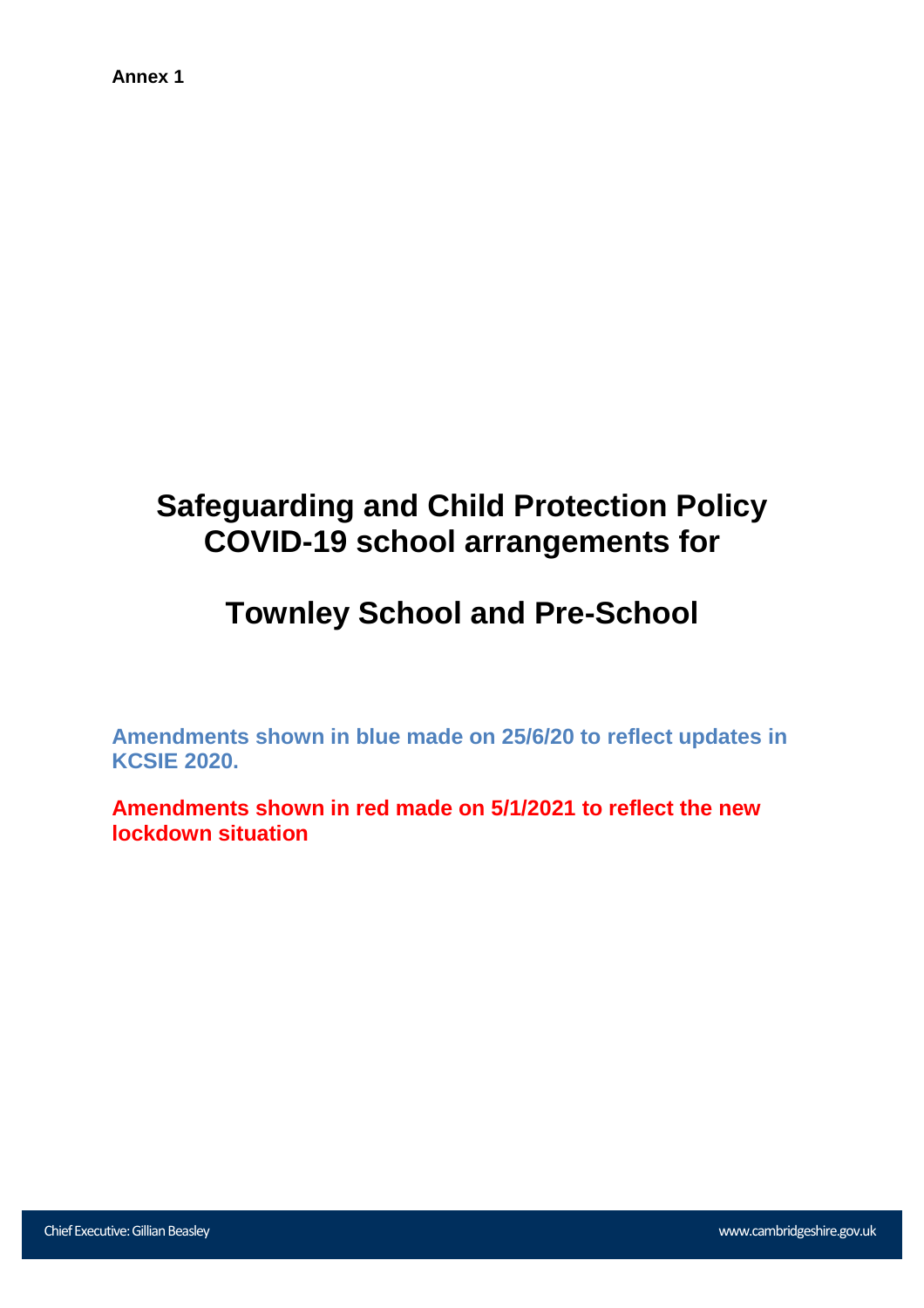This revised addendum of the Townley School Safeguarding and Child Protection Policy contains details of our individual safeguarding arrangements when schools need to close due to a lockdown, to protect all children, whether attending school or remaining at home, from harm and abuse.

Townley School is committed to ensuring the safety and wellbeing of all its students and will ensure compliance with Keeping Children Safe in Education (KCSIE) which remains in force throughout the response to coronavirus (COVID-19).

The following safeguarding principles therefore remain unchanged:

- The best interests of children must always continue to come first;
- If anyone in a school or college has a safeguarding concern about any child they should continue to act and act immediately;
- A DSL or deputy should be available;
- It is essential that unsuitable people are not allowed to enter the children's workforce and/or gain access to children;
- Children should continue to be protected when they are online.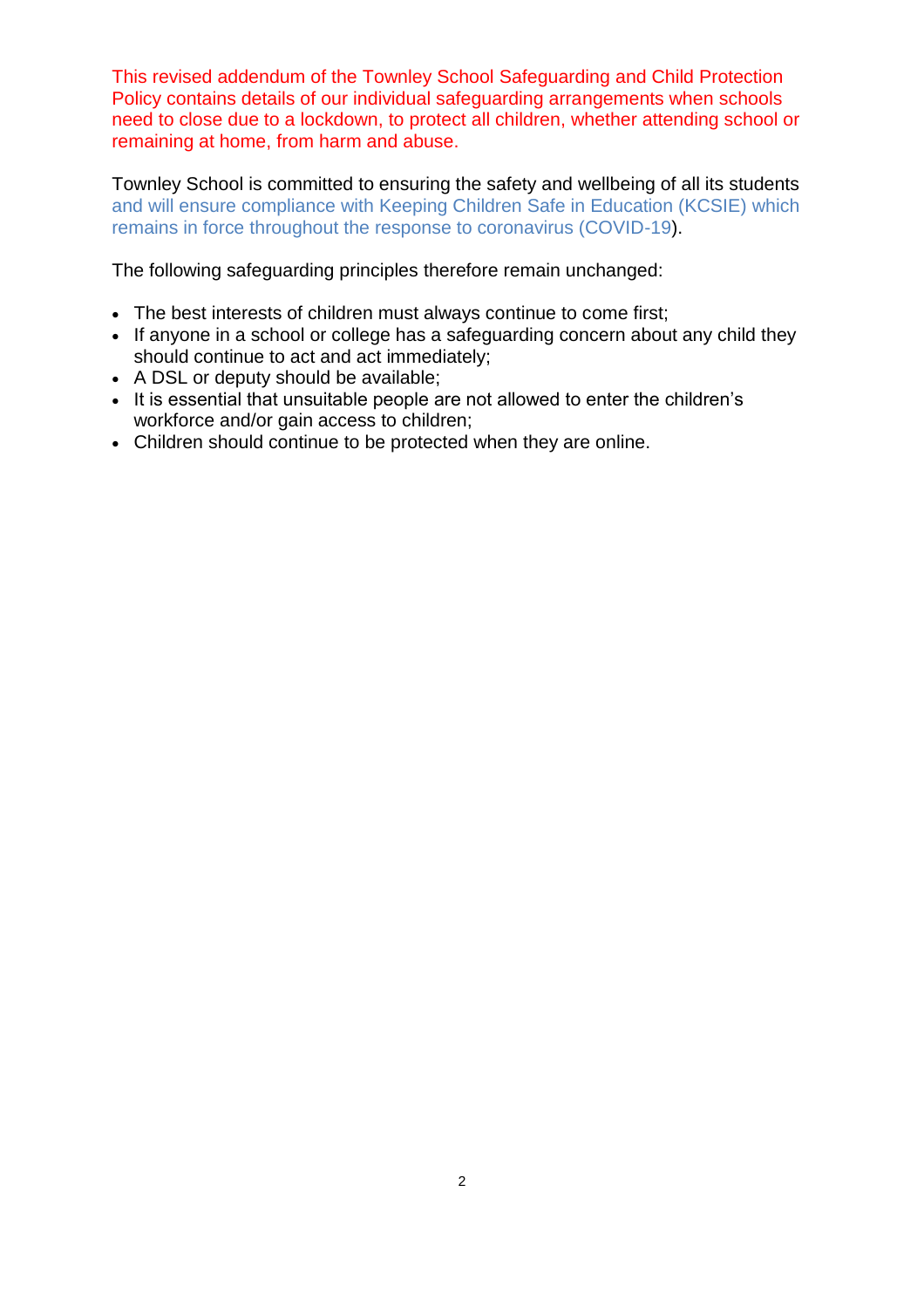## **Key contacts**

| <b>Role</b>                                             | <b>Name</b>                               | <b>Contact</b><br>number | <b>Email</b>                |
|---------------------------------------------------------|-------------------------------------------|--------------------------|-----------------------------|
| Designated<br><b>Safeguarding Lead</b>                  | Maria Higgins                             | 01354<br>638229          | head@townley.cambs.sch.uk   |
| <b>Deputy Designated</b><br>Safeguarding<br>Leads       | <b>Cheryl Chambers</b><br>Jane Gathercole | 01354<br>638229          | office@townley.cambs.sch.uk |
| Headteacher                                             | Maria Higgins                             | 01354<br>638229          | head@townley.cambs.sch.uk   |
| <b>Chair of Governors</b>                               | Sue Rudge                                 | 01354<br>638229          | chair@townley.cambs.sch.uk  |
| Safeguarding<br>Governor                                | Sue Rudge                                 | 01354<br>638229          | chair@townley.cambs.sch.uk  |
| Designated<br>Teacher - Looked<br><b>After Children</b> | Maria Higgins                             | 01354<br>638229          | head@townley.cambs.sch.uk   |

## **Supporting Children In School**

Townley School is committed to ensuring the safety and wellbeing of all its students.

Townley School will refer to the Government guidance for education and childcare settings on how to implement protective measures including social distancing: [implementing protective measures in education and childcare settings](https://www.gov.uk/government/publications/coronavirus-covid-19-implementing-protective-measures-in-education-and-childcare-settings)

The school continue to follow the advice from Public Health England on handwashing and other measures to limit the risk of spread of Covid-19.

Townley School will continue to be a safe space for children to attend and flourish. We recognise that for those children returning to school as vulnerable children or the children of critical workers will be challenging and staff will support children to adjust to the necessary changes to the school environment and routines. Supporting pupil wellbeing will be at the forefront of our approach and school staff will seek to provide reassurance to pupils as we manage the transition period. Staff will talk to the children about the changes to the school day in an age appropriate manner, acknowledge and listen to pupil anxieties and support children to understand the altered routines.

Townley School recognises that the current circumstances may adversely affect the mental health of children and their parents. School staff have been briefed to look out for changes in behaviour or in a child's emotional state, which could range from being excessively clingy, fearful, withdrawn or aggressive as more children return to school. As always, pupil wellbeing is at the heart of our work, and school staff will seek to provide appropriate support for pupils both in school and where required from specialist services.

Townley School recognises that for some children, home may not be a safe space, and there may be children who are relieved to return to school. School staff have been reminded of the need to respond sensitively to pupils' differing experiences.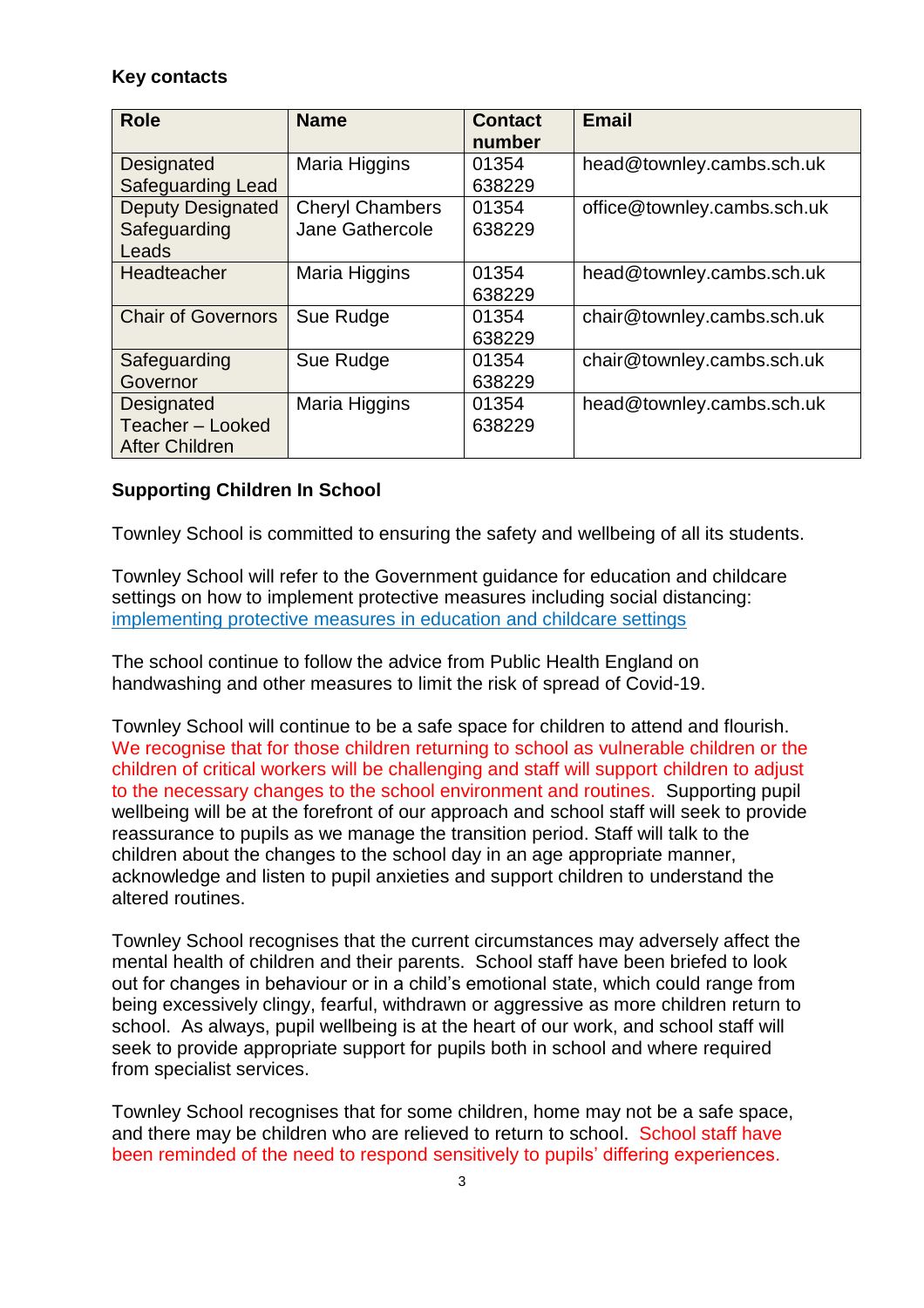School staff have been asked to be particularly vigilant for signs and indicators that a child may have experienced/be experiencing abuse or neglect. School staff have been trained about how to handle a disclosure from a child, and understand that any safeguarding concerns, including those that relate to the period of school closure, must be referred immediately to the Designated Safeguarding Lead (or deputies) in the usual way.

Townley School will ask parents and carers to ensure that all personal details held by the school, such as emergency contact numbers are correct and ask for any additional emergency contact numbers where they are available. At this time, parents and carers will also be asked to advise the school if there are any changes regarding the child's welfare, health and wellbeing that it would help school to be made aware of. Where the school is aware of particular circumstances affecting a child or family, such as bereavement, a relationship breakdown, an incident of domestic violence, this will be shared with staff on a need-to-know basis so that children can be best supported.

#### **Supporting Children Not in School**

Townley School is committed to ensuring the safety and wellbeing of all its children and young people.

Townley School recognises that school is a protective factor for children and young people, and the current circumstances, can affect the mental health of pupils and their parents/carers. Teachers at Townley School need to be aware of this in setting expectations of pupils' work where they are at home.

Where the DSL has identified a child about whom there have been concerns but not currently open to social care, or who would normally receive pastoral-type support in school, they should ensure that a robust communication plan is in place for that child or young person.

Details of this plan will be recorded, as should a record of all contact made.

Townley School and its DSL will work closely with all stakeholders to maximise the effectiveness of any communication plan.

This plan must be reviewed regularly and where concerns arise, the DSL will consider any referrals as appropriate.

If we are unable to contact a child about whom there have been concerns after a reasonable number of attempts, we may need to seek further advice about safe and well checks.

The school will share safeguarding messages on its website and social media pages.

#### **Vulnerable children**

All vulnerable children continue to be eligible to attend school full time during the period of lockdown.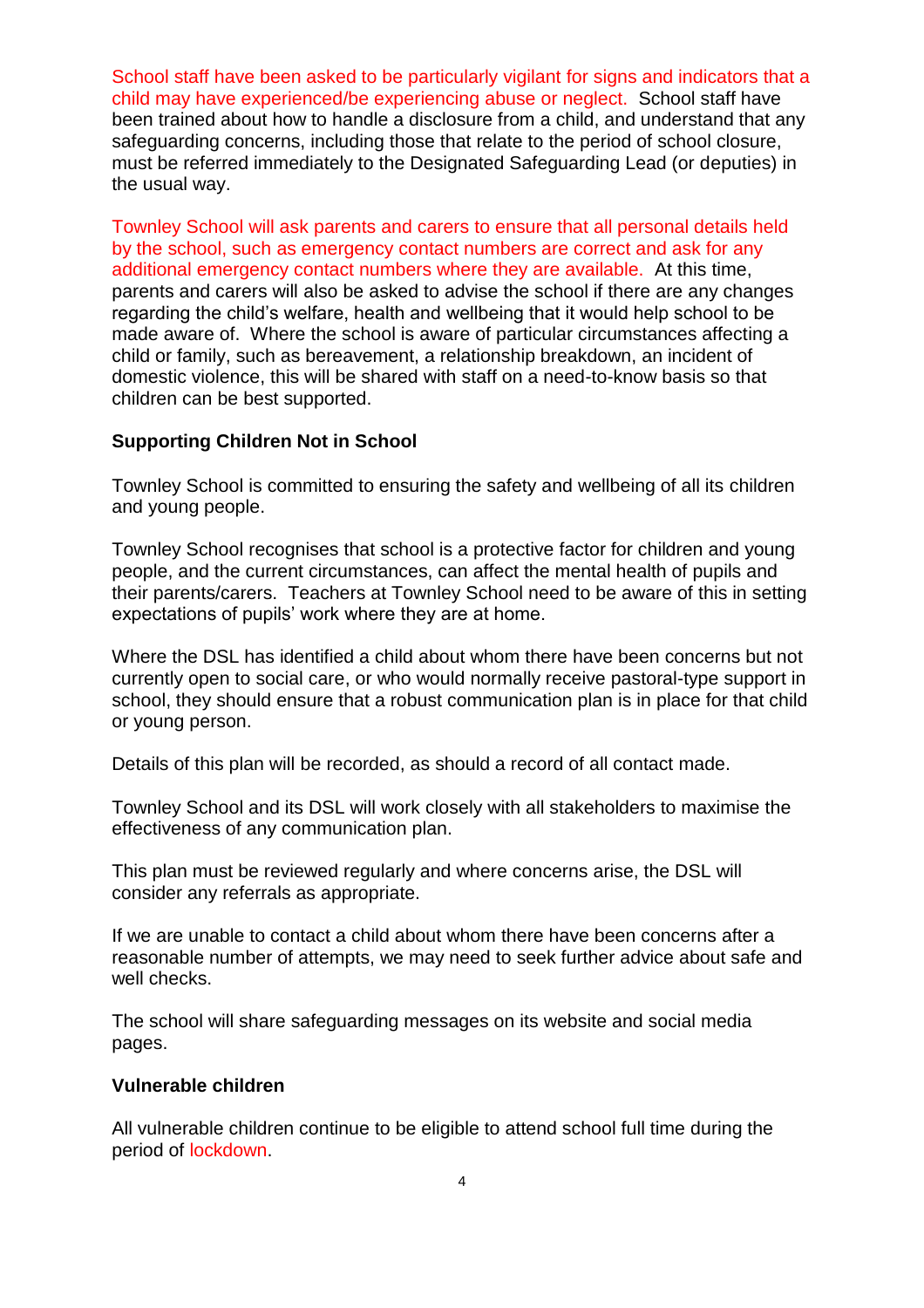Vulnerable children include those who:

- are assessed as being in need under section 17 of the Children Act 1989, including children who have a child in need plan, a child protection plan or who are a looked-after child
- have an education, health and care (EHC) plan and it is determined, following risk assessment [\(risk assessment guidance\)](https://www.gov.uk/government/publications/coronavirus-covid-19-send-risk-assessment-guidance/coronavirus-covid-19-send-risk-assessment-guidance), that their needs can be as safely or more safely met in the educational environment
- have been assessed as otherwise vulnerable by educational providers or local authorities (including children's social care services), and who could therefore benefit from continued attendance. This might include children and young people on the edge of receiving support from children's social care services, adopted children, those at risk of becoming NEET ('not in employment, education or training'), those living in temporary accommodation, those who are young carers and others at the school and local authority's discretion

Senior leaders, especially the Designated Safeguarding Lead (and deputies) know who our most vulnerable children are. They have the flexibility to offer a place to those about whom there have been concerns but not currently open to Social Care.

Eligibility for free school meals in and of itself should not be the determining factor in assessing vulnerability.

Townley School will continue to work with and support children's Social Workers to help protect vulnerable children. This includes working with and supporting children's Social Workers and the Local Authority Virtual School Head (VSH) for looked-after and previously looked-after children. The lead person for this will be: Maria Higgins

There is an expectation that vulnerable children who have a Social Worker will attend an education setting, unless the child/household is shielding or clinically vulnerable. In circumstances where a parent does not want to bring their child to an education setting, and their child is considered vulnerable, the Social Worker and Townley School will explore the reasons for this directly with the parent. Townley School and Social Workers will agree with parents/carers whether children in need should be attending school – Townley School will then follow up on any pupil that they were expecting to attend, who does not.

Where parents are concerned about the risk of the child contracting COVID19, Townley School or the Social Worker will talk through these anxieties with the parent/carer following the advice set out by Public Health England.

Townley School will encourage our vulnerable children and young people to attend a school, including remotely if needed.

In all circumstances where a vulnerable child does not take up their place at school, or discontinues, Townley School will notify their Social Worker.

#### **Attendance monitoring**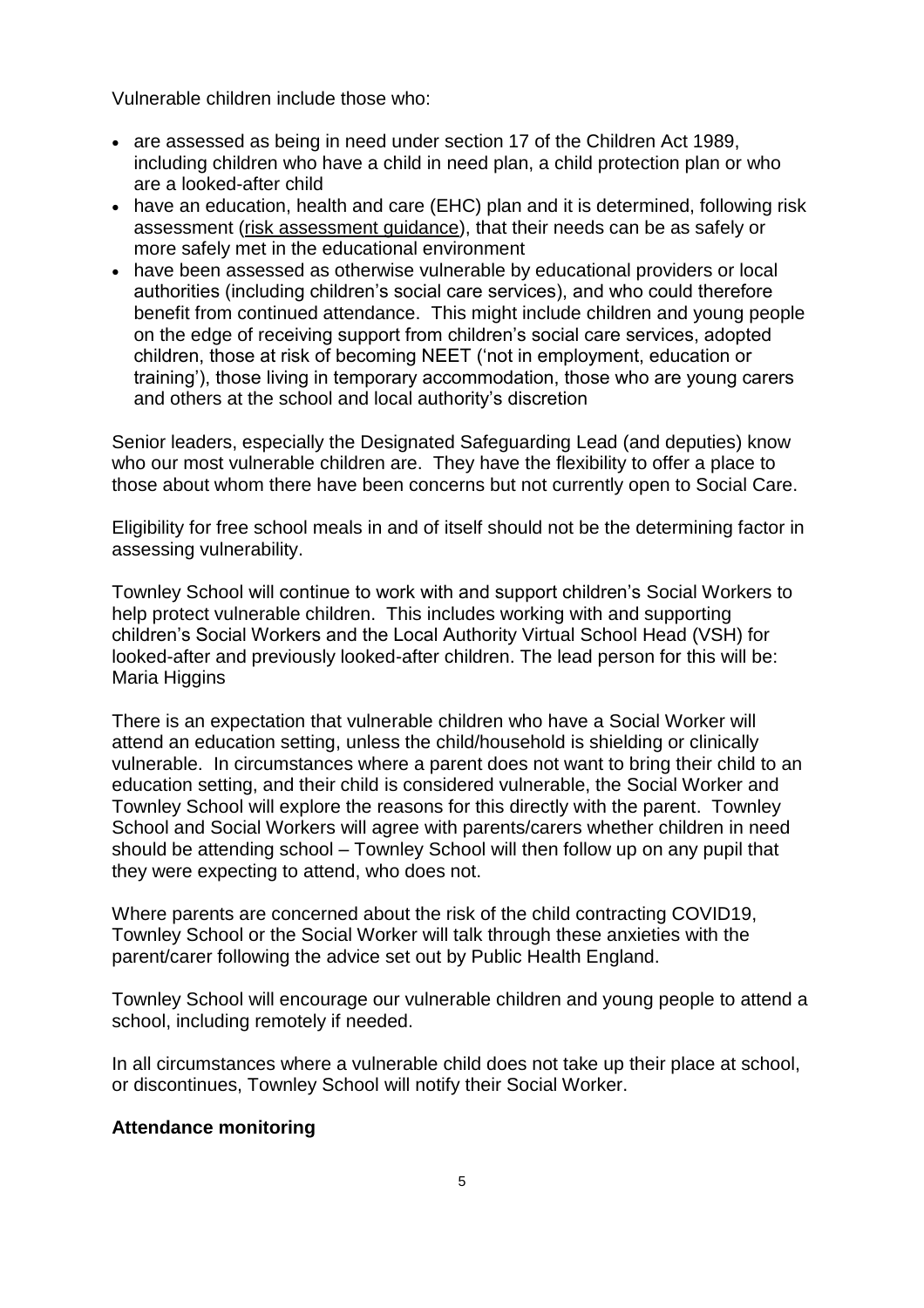Townley School will continue to follow up with any parent/carer if they were expecting the child to attend and they subsequently do not attend school. Nonattendance will be followed up in line with the school's normal attendance protocols.

Townley School will continue to inform Children's Social Care if a child with a Social Worker does not attend school either in person or remotely.

#### **Designated Safeguarding Lead Arrangements**

Townley School has a Designated Safeguarding Lead (DSL) and two Deputy DSLs.

The Designated Safeguarding Lead is: Maria Higgins

The Deputy Designated Safeguarding Lead/s is/are: Cheryl Chambers and Jane **Gathercole** 

We will endeavour to have a trained DSL (or deputy) available on site. Where this is not possible, a trained DSL (or deputy) will be available to be contacted via phone or email *or through our electronic recording system, MyConcern* 

Where a trained DSL (or deputy) is not on site, in addition to the above, a senior leader will assume responsibility for co-ordinating safeguarding on site.

It is important that all Townley School staff and volunteers have access to a trained DSL (or deputy). All staff on site will be made aware of who that person is and how to contact them.

The DSL will continue to engage with Social Workers, and attend all multi-agency meetings, which are being held remotely.

#### **Reporting a concern**

Where staff have a concern about a child, they should continue to follow the process outlined in the school Safeguarding and Child Protection Policy. Townley School *uses an electronic recording system, MyConcern which staff are able to access from home.*

Staff are reminded of the need to report any concern immediately and without delay.

Where staff are concerned about an adult working with children in the school, they should report the concern to the Headteacher according to the Safeguarding and Child Protection Policy. If there is a requirement to make a notification to the headteacher whilst away from school, this should be done verbally and followed up with an email to the headteacher.

Concerns around the Headteacher should be directed to the Chair of Governors: Sue Rudge

#### **Safer recruitment/volunteers and movement of staff**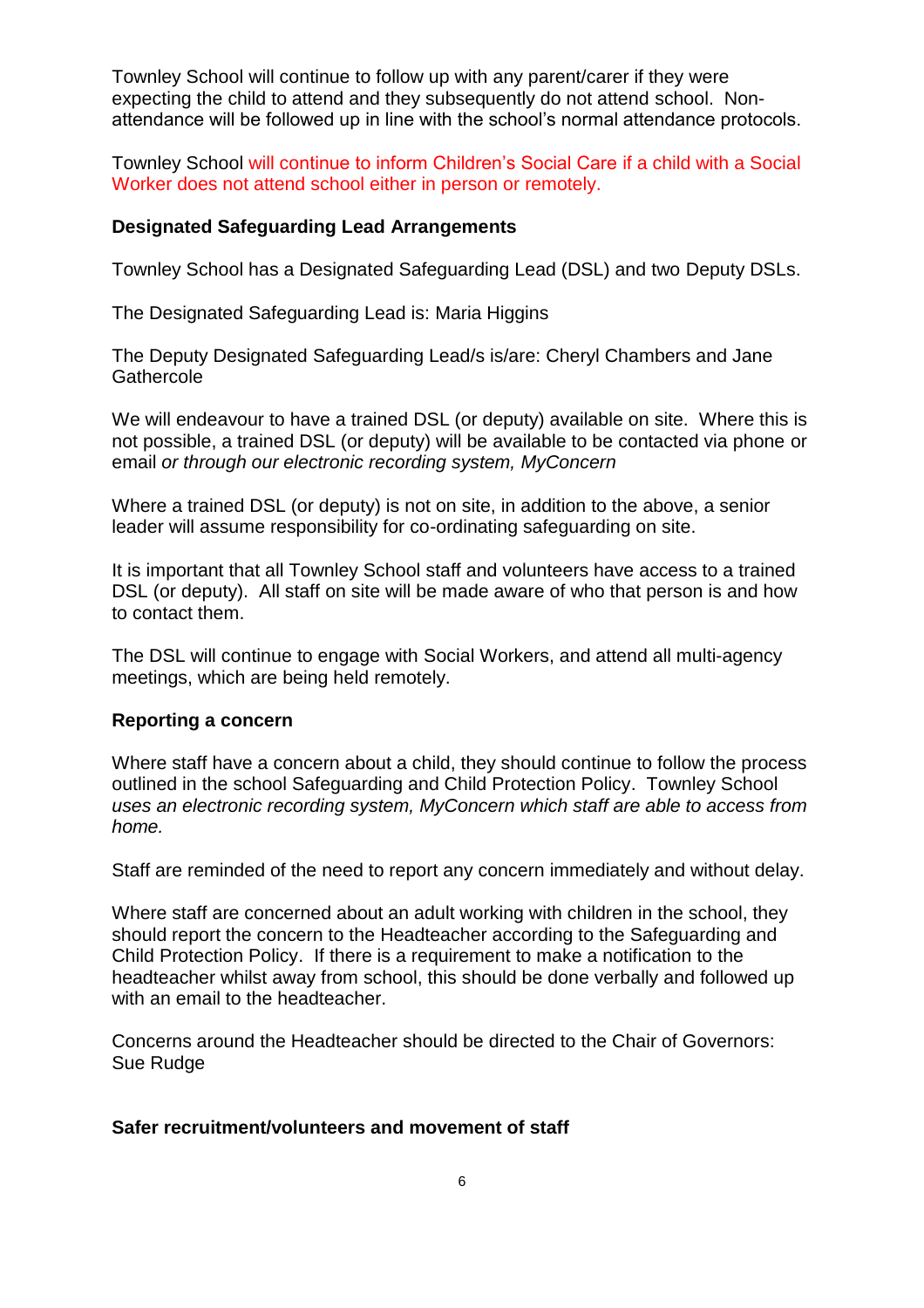It remains essential that people who are unsuitable are not allowed to enter the children's workforce or gain access to children. When recruiting new staff, Townley School will continue to follow the relevant safer recruitment processes for their setting, including, as appropriate, relevant sections in part 3 of Keeping Children Safe in Education (2020).

In response to COVID-19, the Disclosure and Barring Service (DBS) has made changes to its guidance on standard and enhanced DBS ID checking to minimise the need for face-to-face contact.

If staff are deployed from another education or children's workforce setting to our school, we will take into account the DfE supplementary guidance on safeguarding children during the COVID-19 pandemic and will accept portability as long as the current employer confirms in writing that:

- the individual has been subject to an enhanced DBS and children's barred list check
- there are no known concerns about the individual's suitability to work with children
- there is no ongoing disciplinary investigation relating to that individual

There is no requirement to obtain a new DBS check for returning staff who have continued to be employed but have not been working in regulated activity during partial school closures. If for any reason the school have concerns about an individual, new checks will be obtained in the usual way.

Where Townley School are utilising volunteers, we will continue to follow the checking and risk assessment process as set out in paragraphs 183 to 188 of KCSIE. Under no circumstances will a volunteer who has not been checked be left unsupervised or allowed to work in regulated activity.

Townley School will continue to follow the legal duty to refer to the DBS anyone who has harmed or poses a risk of harm to a child or vulnerable adult. Full details can be found at paragraph 179 of KCSIE.

Townley School will continue to consider and make referrals to the Teaching Regulation Agency (TRA) as per paragraph 143 of KCSIE and the TRA's 'Teacher misconduct advice for making a referral.

During the COVID-19 period all referrals should be made by emailing [Misconduct.Teacher@education.gov.uk](mailto:Misconduct.Teacher@education.gov.uk)

Whilst acknowledging the challenge of the current National emergency, it is essential from a safeguarding perspective that any school is aware, on any given day, which staff/volunteers will be in the school or college, and that appropriate checks have been carried out, especially for anyone engaging in regulated activity. As such, Townley School will continue to keep the single central record (SCR) up to date as outlined in paragraphs 164 – 171 in KCSIE.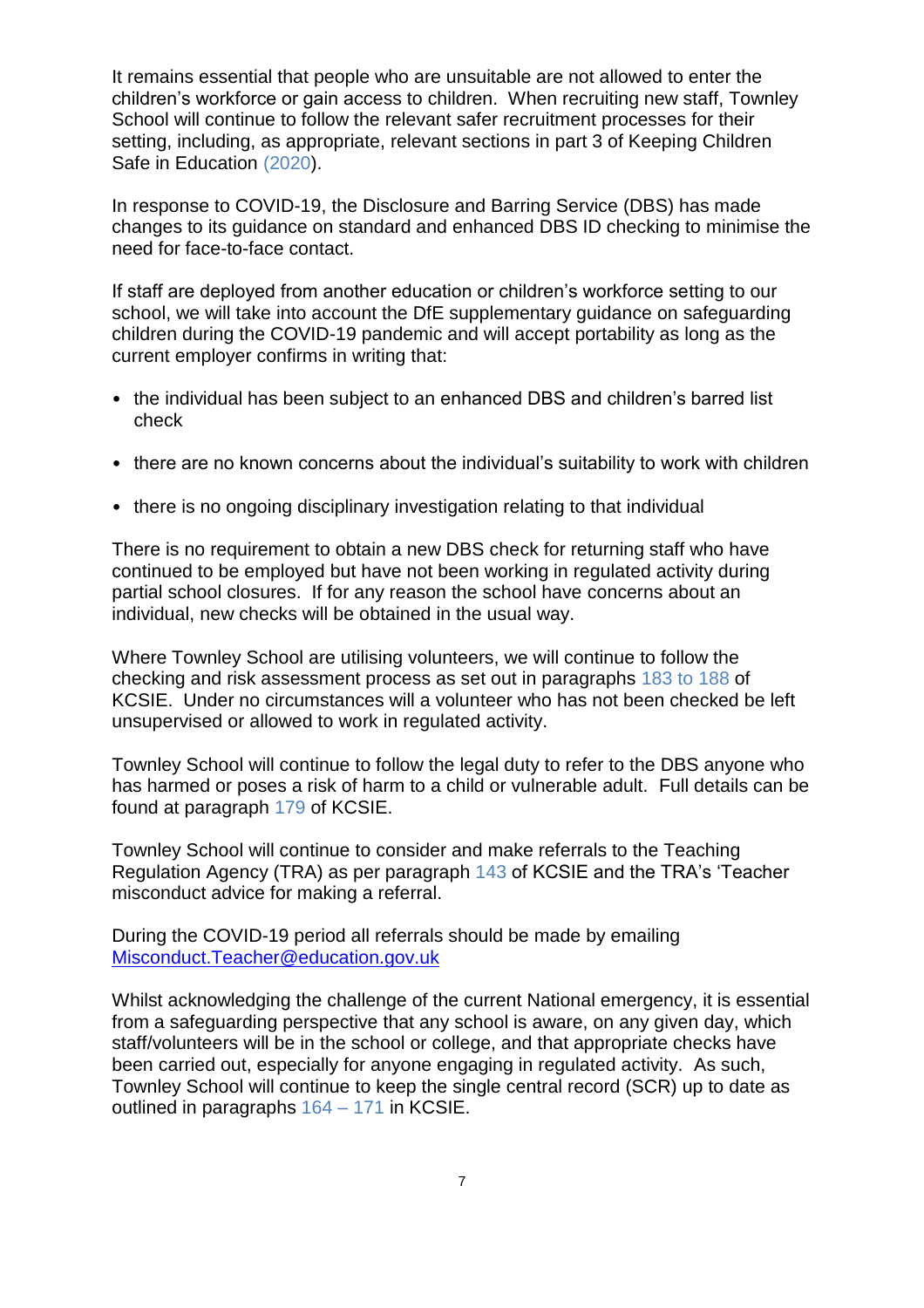#### **Online safety in schools and colleges**

Townley School will continue to provide a safe environment, including online. This includes the use of an online filtering system.

Where students are using computers in school, appropriate supervision will be in place.

#### **Children and online safety away from school and college**

It is important that all staff who interact with children, including online, continue to look out for signs a child may be at risk. Any such concerns should be dealt with as per the Safeguarding and Child Protection Policy and where appropriate referrals should still be made to children's social care and as required, the police.

School closures bring lots of challenges for both school staff and parents, and both are increasingly looking to the benefits of technology to continue delivering some form of learning experience for children.

As always, there are huge benefits to be gained from the appropriate use of technology, and accessing learning resources whilst at home is a great example of this. However, parents (and teachers) need to be aware of the potential risks that go along with this.

Townley School will ensure any use of online learning tools and systems is in line with privacy and data protection/GDPR requirements.

#### **Peer on Peer Abuse**

Townley School recognises that during any closure a revised process may be required for managing any report of such abuse and supporting victims**.** 

Where a school receives a report of peer on peer abuse, they will follow the principles as set out in part 5 of KCSIE and of those outlined within of the Safeguarding and Child Protection Policy.

The school will listen and work with the young person, parents/carers and any multiagency partner required to ensure the safety and security of that young person.

Concerns and actions must be recorded and appropriate referrals made.

## **Radicalisation**

School staff have received training about Prevent. The school has a Prevent Lead:Maria Higgins. All school staff are aware of the need to treat concerns about radicalisation as safeguarding concerns, and immediately share them with their Designated Safeguarding Lead (or deputies). DSLs continue to refer concerns about radicalisation to partner agencies, including Channel Panel which remains operational, in line with usual procedures.